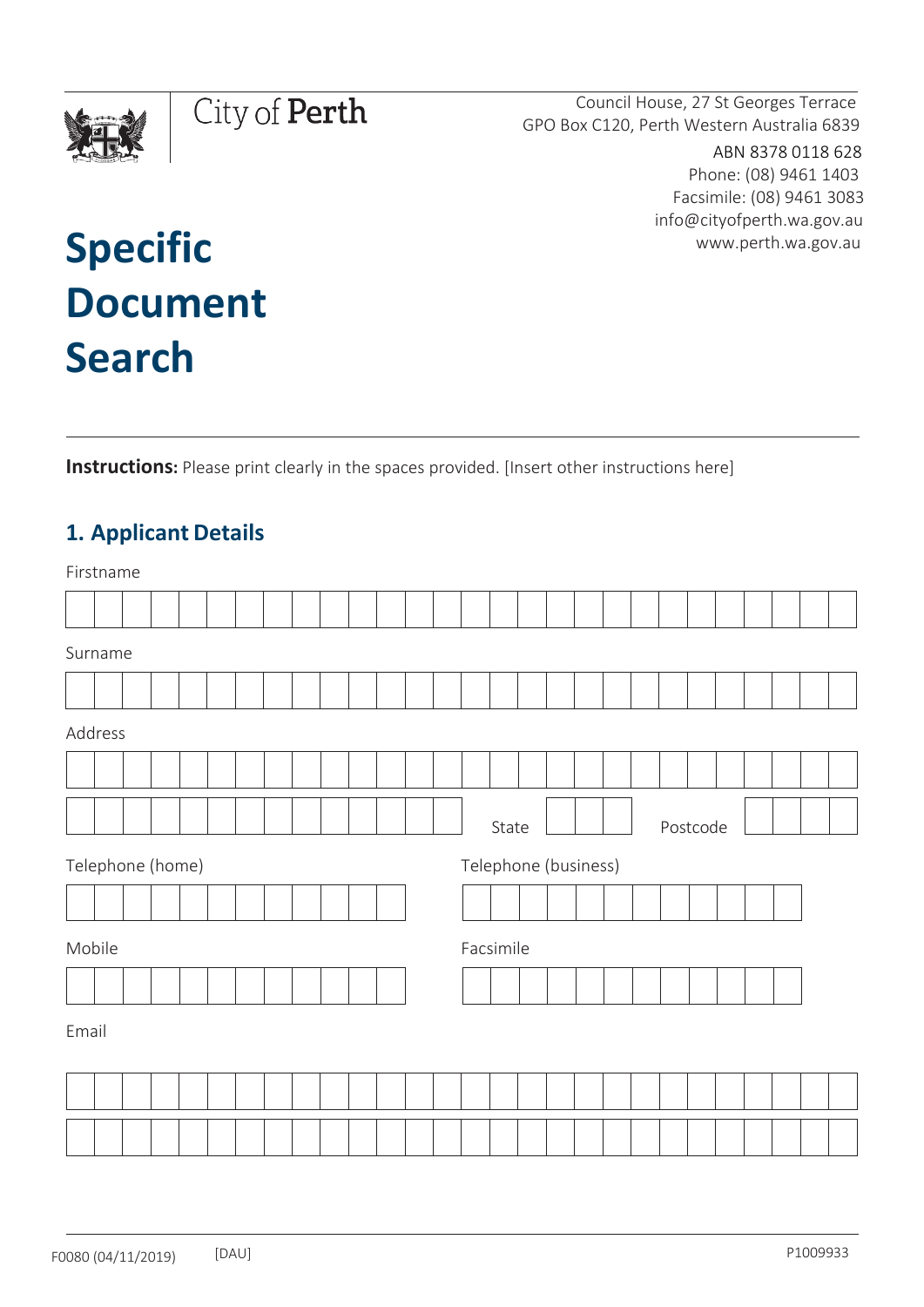# **2. Property Details**

|        | Lot No. |  |  |  |  |  |  |  |  |  |  |  | Street No. |       |  |  |  |  |  |          |  |  |  |  |
|--------|---------|--|--|--|--|--|--|--|--|--|--|--|------------|-------|--|--|--|--|--|----------|--|--|--|--|
|        |         |  |  |  |  |  |  |  |  |  |  |  |            |       |  |  |  |  |  |          |  |  |  |  |
| Street |         |  |  |  |  |  |  |  |  |  |  |  |            |       |  |  |  |  |  |          |  |  |  |  |
|        |         |  |  |  |  |  |  |  |  |  |  |  |            |       |  |  |  |  |  |          |  |  |  |  |
|        |         |  |  |  |  |  |  |  |  |  |  |  |            | State |  |  |  |  |  | Postcode |  |  |  |  |

## **3. Document Details**

Please tick as appropriate and provide details where requested (for example year of licence / document if known, type of building etc.).

- ☐ Copy of Public Building Certificate
- $\Box$  Copy of Occupancy Permit Strata / Strata (Form 7)
- ☐ Copy of Occupancy Permit / Certificate of Classification
- $\Box$  Copy of Home Indemnity Insurance Certificate (applicable to single dwellings / residential apartment buildings or three (3) stories or less)

#### ☐ Copy of Building Permit / Licence

| Date/s:           |  |
|-------------------|--|
| Type of building: |  |
| Other Details:    |  |

#### $\Box$  Copy of Sign Licence

| Date/s:         |  |
|-----------------|--|
| Type of Sign/s: |  |
| Other Details:  |  |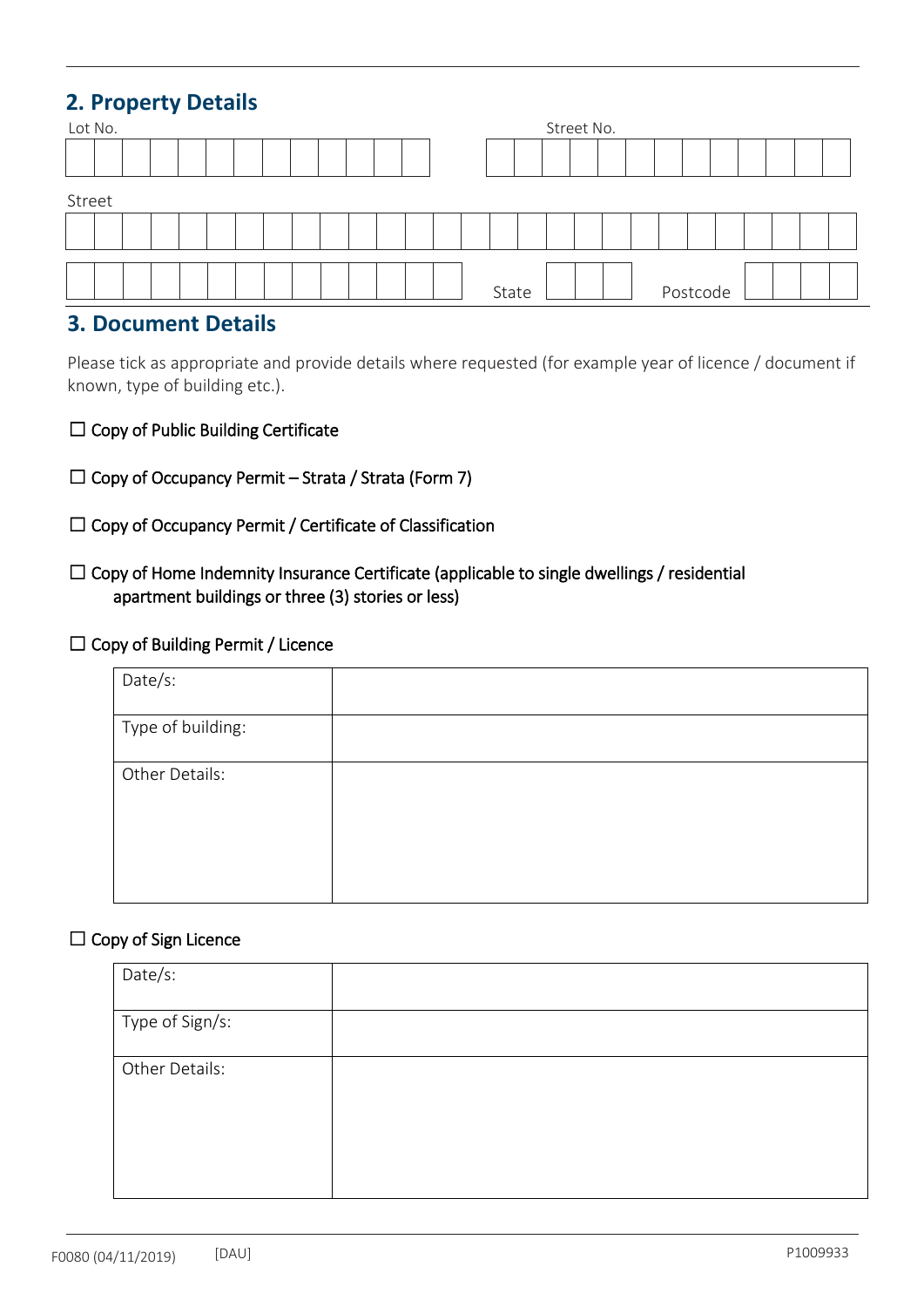# **3. Document Details Continued**

#### $\Box$  Copy of Planning Approval

| Date/s: |  |
|---------|--|
|         |  |
|         |  |

Please specify if you require a copy of the; or of and any specific planning details of that approval

| <b>Current Planning Approval</b> | $\Box$ Yes | No |
|----------------------------------|------------|----|
| Specific Planning Details        |            |    |
|                                  |            |    |
|                                  |            |    |
|                                  |            |    |

| Past/Historical Approvals | Yes | No |
|---------------------------|-----|----|
| Specific Planning Details |     |    |
|                           |     |    |
|                           |     |    |
|                           |     |    |

#### ☐ Copy of Committee /Council Reports or Minutes

| Date/s: |  |
|---------|--|
|         |  |
|         |  |
|         |  |

## **4. Ownership Details**

- $\circ$  I am the current owner of the subject property. (Suitable proof of identity will be required, e.g. Driver's Licence)
- $\circ$  I am not the current owner of the subject property and have attached written authorization from the owner(s) allowing the following person(s) to receive copyand view digital copies of the plans.

## **4. Fees & Charges**

A \$107.00 applies for the original document requested.

An additional \$16.30 fee will be charged for each additional document requested thereafter.

### **5. Payment details**

Please indicate your preferred payment method:

- Cash (payable at the Customer Service Centre, Ground Floor, Council House)
- $\odot$  Cheque (made payable to the City of Perth)
- Money Order (made payable to the Cityof Perth)
- Credit Card (Visa, Mastercard or Amex)